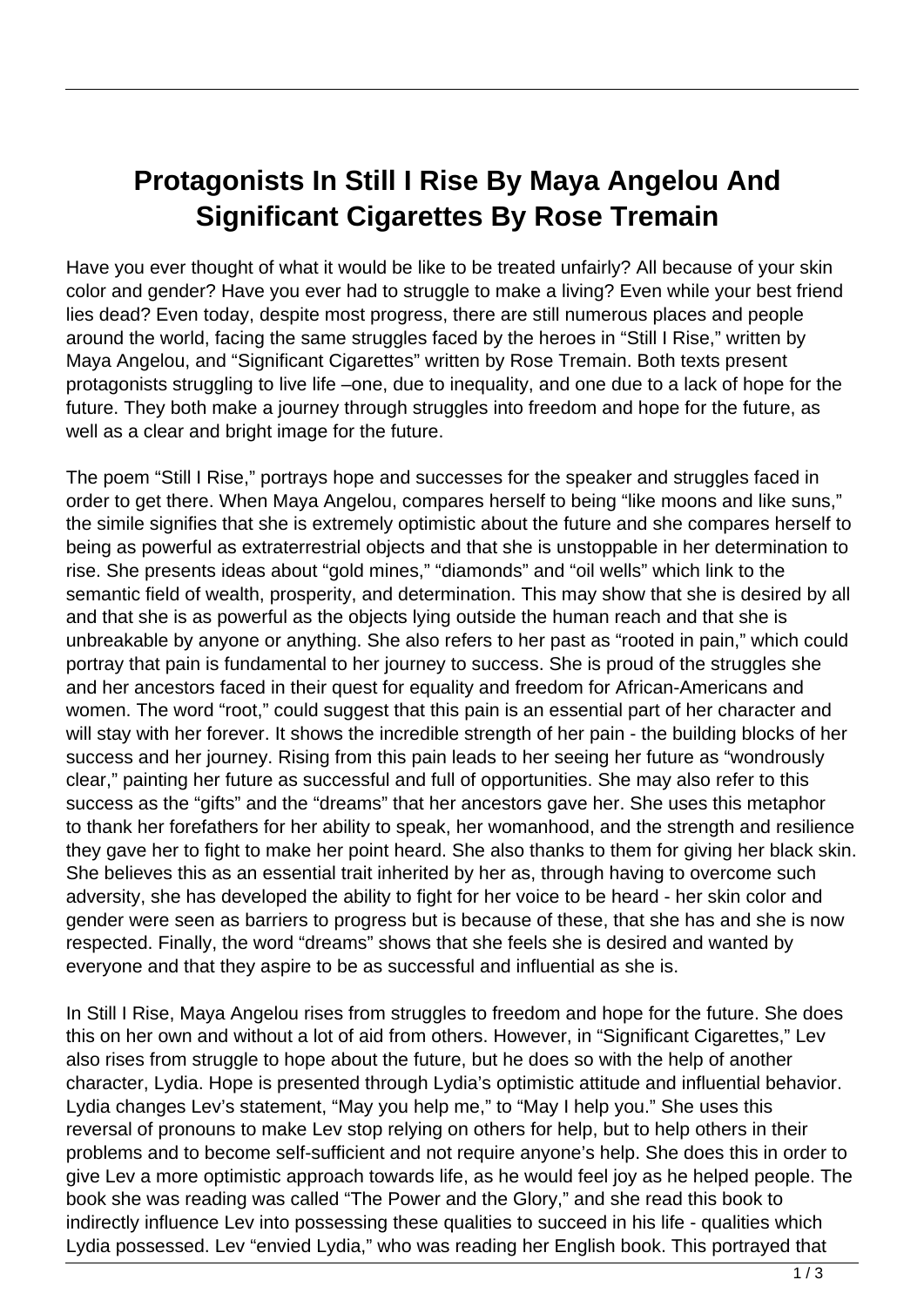Lydia had a positive influence on Lev to learn English, as he was weak at it. This could also show that Lev looks in awe at Lydia, in hopes of gaining some of the qualities she possessed. Lydia shows her "schoolyard," "high fence, and the apartment block" as a polysyndetic list of her being trapped in the dull countryside and that she is escaping it along with Lev, in a quest for a better life. However, Lydia had an optimistic and hopeful approach towards this, but all Lev sees is the negatives of even positive things.

Despite the hopeful and successful images painted in the texts, both the protagonists had to go through struggles on their journey to success. In "Still I Rise," refers to her "soulful cries." The adjective "soulful" intensified the pain she had felt. This also gives an allusion to her race and where she came from. The noun "cries" also shows the amount of pain she is in and how she is completely broken from the inside. She cannot hold the struggle in herself anymore and lets it out of herself. She repeats "you may," three times in the beginning of the sixth stanza. This anaphoric tricolon of rhetorical questions shows how Maya Angelou is accusing the audience of being sadistic. This portrays a painful image of time back then. She says that the people would "cut," "shoot," and "kill" her. Using this semantic field of physical violence, Maya Angelou accuses the audience of racism and sexism of her being black and being a woman. People with black skin and women were severely mistreated at the time, showing how the metaphors represent the pain and mistrust she had on people back then. They were also mistreated through "bitter, twisted lies," showing that she was wrongly accused of committing a crime, despite her being innocent. She could not fight her case for justice, due to her skin color and her gender. However, this could also portray that she has broken free from this mistrust when she said they "may," thus portraying that she now has a voice of her own and she is confident of who she is. She also believes that the people want to see her "broken," showing that people treat her wrong in hopes of seeing her destroyed and devastated, as that is what they believed black people were meant to face, absolute mistreatment and injustice.

In Significant Cigarettes, Rose Tremain presents the character of Lev, as a struggling male in hopes of finding a better life. We see that he is portrayed as "handsome," however his possessions are "grey-toned," "old" and "dented." this semantic field of poverty juxtaposes his external persona. This portrayed him as a young man who was exposed to an extremely impoverished lifestyle. He suffered from poverty, hopelessness, and hardship. He says that an "unlit cigarette" was his only companion and friend. This portrayed him as introverted and confined to a life of isolation and loneliness. This could also portray how the adjective "unlit" could show how he thought his future would be – meager, uninteresting, and harmful, just like the cigarette. He also shows how he had "lain for five nights" beside his wife Marina's bed, while she was "dying." This shows his dedication towards his family, despite him being resourcefully poor. He portrays himself lying on the "linoleum flooring" beside his wife's bed. This showed him trying his best to dedicate his life towards his family, despite him sacrificing his own comfort and freedom for them. Lev also makes a reference to the "darkness" in the bus. This could portray the light conditions in the bus. Additionally, it could also show his mental condition, as he is devastated by the death of his beloved wife, who he loved the most. This may have scarred an image of his wife dying in his brain, leading to his unlit and hopeless mental state.

In "Still I Rise," structure plays a large role in the effect the poem has on the audience. The poem begins with her struggling in life, facing problems of inequality and sexism. She portrays herself as "falling," "broken" and being "trod" on. She then creates a contrast in the end, and switches to a positive tone, when she portrays herself as a "black," and "leaping" ocean, ready